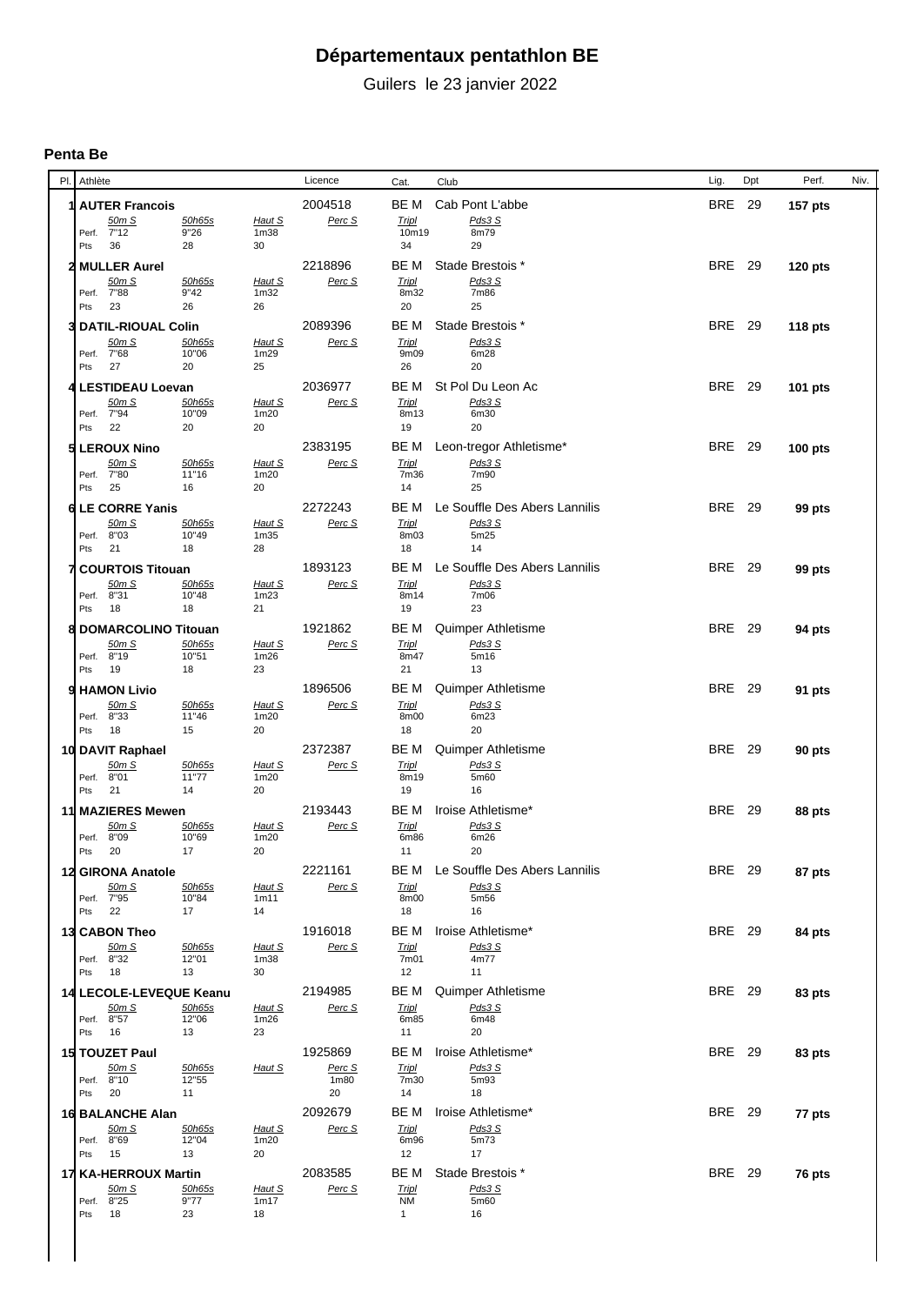## **Départementaux pentathlon BE**

Guilers le 23 janvier 2022

| Pts   | 18 LAMARQUE Evan<br>50m S<br>Perf. 8"10<br>20  | 50h65s<br>11"42<br>15               | <u>Haut S</u><br>1m17<br>18                | 2399734<br>Perc S | BE M<br>Tripl<br>NM<br>$\mathbf{1}$       | Le Souffle Des Abers Lannilis<br><u>Pds3 S</u><br>6m51<br>21 | <b>BRE</b> 29 | 75 pts    |
|-------|------------------------------------------------|-------------------------------------|--------------------------------------------|-------------------|-------------------------------------------|--------------------------------------------------------------|---------------|-----------|
|       |                                                |                                     |                                            |                   |                                           | Iroise Athletisme*                                           | <b>BRE</b> 29 |           |
| Pts   | 19 JEGOU Benjamin<br>50m S<br>Perf. 8"68<br>15 | 50h65s<br>12"67<br>10               | <b>Haut S</b><br>1m14<br>16                | 1972004<br>Perc S | BE M<br><b>Tripl</b><br>7m16<br>13        | Pds3 S<br>5m70<br>16                                         |               | 70 pts    |
|       |                                                |                                     |                                            |                   |                                           |                                                              |               |           |
|       | 20 MONTFORT Baptiste                           |                                     |                                            | 2277711           | BE M                                      | Quimper Athletisme                                           | <b>BRE</b> 29 | 69 pts    |
| Pts   | 50m S<br>Perf. 8"15<br>19                      | 50h65s<br>12"03<br>13               | Haut S<br>1m17<br>18                       | Perc S            | <b>Tripl</b><br>6m35<br>8                 | Pds3 S<br>4m85<br>11                                         |               |           |
|       | 21 TILLY Elouann                               |                                     |                                            | 2266674           | BE M                                      | Leon-tregor Athletisme*                                      | <b>BRE</b> 29 | 66 pts    |
|       | 50m S<br>Perf. 8"93<br>14                      | 50h65s<br>11"89<br>13               | Haut S<br>1m17                             | Perc S            | <b>Tripl</b><br>NM                        | Pds3 S<br>6m45                                               |               |           |
| Pts   |                                                |                                     | 18                                         |                   | $\mathbf{1}$                              | 20                                                           |               |           |
|       | 22 FRANCK Nolan                                |                                     |                                            | 2199929           | BE M                                      | Iroise Athletisme*                                           | <b>BRE</b> 29 | 65 pts    |
| Pts   | 50m S<br>Perf. 8"69<br>15                      | 50h65s<br>11"47<br>15               | <u>Haut S</u><br>1m17<br>18                | Perc S            | <b>Tripl</b><br>6m19<br>$\overline{7}$    | <u>Pds3 S</u><br>4m67<br>10                                  |               |           |
|       | 23 CAUSEUR Antoine                             |                                     |                                            | 2180280           | BE M                                      | Iroise Athletisme*                                           | <b>BRE</b> 29 | 64 pts    |
|       | 50m S                                          | 50h65s                              | Haut S                                     | Perc S            | <b>Tripl</b>                              | Pds3 S                                                       |               |           |
|       | Perf. 8"34                                     | 11"63                               | 1 <sub>m</sub> 0 <sub>8</sub>              |                   | 7m01                                      | 4m33                                                         |               |           |
| Pts   | 18                                             | 14                                  | 12                                         |                   | 12                                        | 8                                                            |               |           |
|       | 24 LANVIER Hugo                                |                                     |                                            | 2089027           | BE M                                      | Le Souffle Des Abers Lannilis                                | <b>BRE</b> 29 | 64 pts    |
|       | 50m S                                          | 50h65s                              | <u>Haut S</u>                              | Perc S            | <b>Tripl</b>                              | <u>Pds3 S</u>                                                |               |           |
| Pts   | Perf. 8"90<br>14                               | 11"99<br>13                         | 1 <sub>m05</sub><br>10 <sup>°</sup>        |                   | 7m14<br>13                                | 5m36<br>14                                                   |               |           |
|       |                                                |                                     |                                            |                   |                                           |                                                              |               |           |
|       | 25 TREBOUTA Theo                               |                                     |                                            | 2403082           | BE M                                      | Iroise Athletisme*                                           | <b>BRE</b> 29 | 60 pts    |
| Pts   | 50m S<br>Perf. 8"44<br>17                      | 50h65s<br>11"58<br>14               | Haut S<br>1m20<br>20                       | Perc S            | <b>Tripl</b><br>NM<br>$\mathbf{1}$        | Pds3 S<br>4m35<br>8                                          |               |           |
|       | 26 THIBAUDEAU Gabriel                          |                                     |                                            | 2212469           | BE M                                      | Le Souffle Des Abers Lannilis                                | <b>BRE</b> 29 | 42 pts    |
|       | 50m S                                          | 50h65s                              | <u>Haut S</u>                              | Perc S            | <b>Tripl</b>                              | <u>Pds3 S</u>                                                |               |           |
|       | Perf. 10"18                                    | 12"99                               | m99                                        |                   | 5m92                                      | 5m72                                                         |               |           |
| Pts   | - 5                                            | 9                                   | 6                                          |                   | 5                                         | 17                                                           |               |           |
|       | 27 LE BORGNE Yanis                             |                                     |                                            | 2203091           | BE M                                      | Iroise Athletisme*                                           | <b>BRE</b> 29 | 36 pts    |
|       | 50m S<br>Perf. 9"77                            | 50h65s<br>12"82                     | Haut S<br>m99                              | Perc S            | <b>Tripl</b><br>6m46                      | Pds3 S<br>3m47                                               |               |           |
| Pts   | 8                                              | 10                                  | 6                                          |                   | 9                                         | 3                                                            |               |           |
|       | 28 TOURNELLEC Keziah                           |                                     |                                            | 2119066           | BE M                                      | Le Souffle Des Abers Lannilis                                | <b>BRE</b> 29 | 29 pts    |
|       | <u>50m S</u>                                   | 50h65s                              | <u>Haut S</u>                              | Perc S            | <b>Tripl</b>                              | Pds3 S                                                       |               |           |
|       |                                                |                                     | m99                                        |                   | <b>NM</b>                                 | 4m13                                                         |               |           |
|       | Perf. 8"94                                     | 18"80                               |                                            |                   |                                           |                                                              |               |           |
| Pts   | 14                                             | 1                                   | 6                                          |                   | $\mathbf{1}$                              | $\overline{7}$                                               |               |           |
|       | 29 RABOIS Alix                                 |                                     |                                            | 2138047           | BE M                                      | Iroise Athletisme*                                           | <b>BRE</b> 29 | 19 pts    |
|       | 50m S                                          | <u>50h65s</u>                       | <u>Haut S</u>                              | Perc S            | <b>Tripl</b>                              | <u>Pds3 S</u>                                                |               |           |
| Pts 6 | Perf. 10"01                                    | 13"90<br>6                          | m93<br>$\overline{2}$                      |                   | 5m17<br>$\mathbf{1}$                      | 3m66<br>4                                                    |               |           |
|       |                                                |                                     |                                            |                   |                                           |                                                              |               |           |
|       | 30 BIESBROUCK Tom<br>50m S                     | 50h65s                              | <u>Haut S</u>                              | 2082365<br>Perc S | <b>Tripl</b>                              | BE M Iroise Athletisme*<br>Pds3S                             | <b>BRE</b> 29 | 18 pts    |
|       | Perf. 10"16                                    | 18"31                               | NM                                         |                   | 5m20                                      | 4m72                                                         |               |           |
| Pts 5 |                                                | 1                                   | $\mathbf{1}$                               |                   | $\mathbf{1}$                              | 10                                                           |               |           |
|       | <b>MARIEL Louis</b>                            |                                     |                                            | 2393011           |                                           | BE M Cab Pont L'abbe                                         | <b>BRE</b> 29 | NΜ        |
| Pts 0 | 50m S<br>Perf. DNS                             | 50h65s<br><b>DNS</b><br>$\mathbf 0$ | <u>Haut S</u><br><b>DNS</b><br>$\mathbf 0$ | Perc S            | <b>Tripl</b><br><b>DNS</b><br>$\mathbf 0$ | Pds3 S<br><b>DNS</b><br>$\mathbf{0}$                         |               |           |
|       |                                                |                                     |                                            |                   |                                           |                                                              |               |           |
|       | <b>FACCINI GERMAIN Sofiane</b>                 |                                     |                                            | 2150262           |                                           | BE M Iroise Athletisme*                                      | <b>BRE</b> 29 | <b>NM</b> |
|       | 50m S<br>Perf. DNS                             | 50h65s<br><b>DNS</b>                | <u>Haut S</u><br><b>DNS</b>                | Perc S            | <b>Tripl</b><br><b>DNS</b>                | Pds3 S<br><b>DNS</b>                                         |               |           |
| Pts 0 |                                                | $\mathbf 0$                         | 0                                          |                   | $\mathbf{0}$                              | 0                                                            |               |           |
|       | <b>PAUGAM Theo</b>                             |                                     |                                            | 1988252           |                                           | BE M Iroise Athletisme*                                      | <b>BRE</b> 29 | ΝM        |
|       | 50m S                                          | 50h65s                              | <u>Haut S</u>                              | Perc S            | <b>Tripl</b>                              | Pds3 S                                                       |               |           |
|       | Perf. DNS                                      | <b>DNS</b>                          | DNS                                        |                   | <b>DNS</b>                                | <b>DNS</b>                                                   |               |           |
| Pts 0 |                                                | 0                                   | $\mathbf 0$                                |                   | $\mathbf 0$                               | $\mathbf 0$                                                  |               |           |
|       | <b>LAONET Jossua</b>                           |                                     |                                            | 2424600           | BE M                                      | Bannalec Pays De Quimperle Ath                               | <b>BRE</b> 29 | ΝM        |
|       | 50m S<br>Perf. DNS                             | 50h65s<br><b>DNS</b>                | <u>Haut S</u><br><b>DNS</b>                | Perc S            | <b>Tripl</b><br><b>DNS</b>                | Pds3 S<br><b>DNS</b>                                         |               |           |
| Pts 0 |                                                | $\mathbf 0$                         | $\mathbf 0$                                |                   | $\mathbf 0$                               | 0                                                            |               |           |
|       | <b>NOWAK Corentin</b>                          |                                     |                                            | 2387582           |                                           | BE M Stade Brestois *                                        | <b>BRE</b> 29 | NΜ        |
|       | 50mS                                           | 50h65s                              | <u>Haut S</u>                              | Perc S            | <b>Tripl</b>                              | Pds3 S                                                       |               |           |
| Pts 0 | Perf. DNS                                      | DNS<br>$\mathbf 0$                  | DNS<br>0                                   |                   | <b>DNS</b><br>$\mathbf 0$                 | <b>DNS</b><br>$\mathbf 0$                                    |               |           |